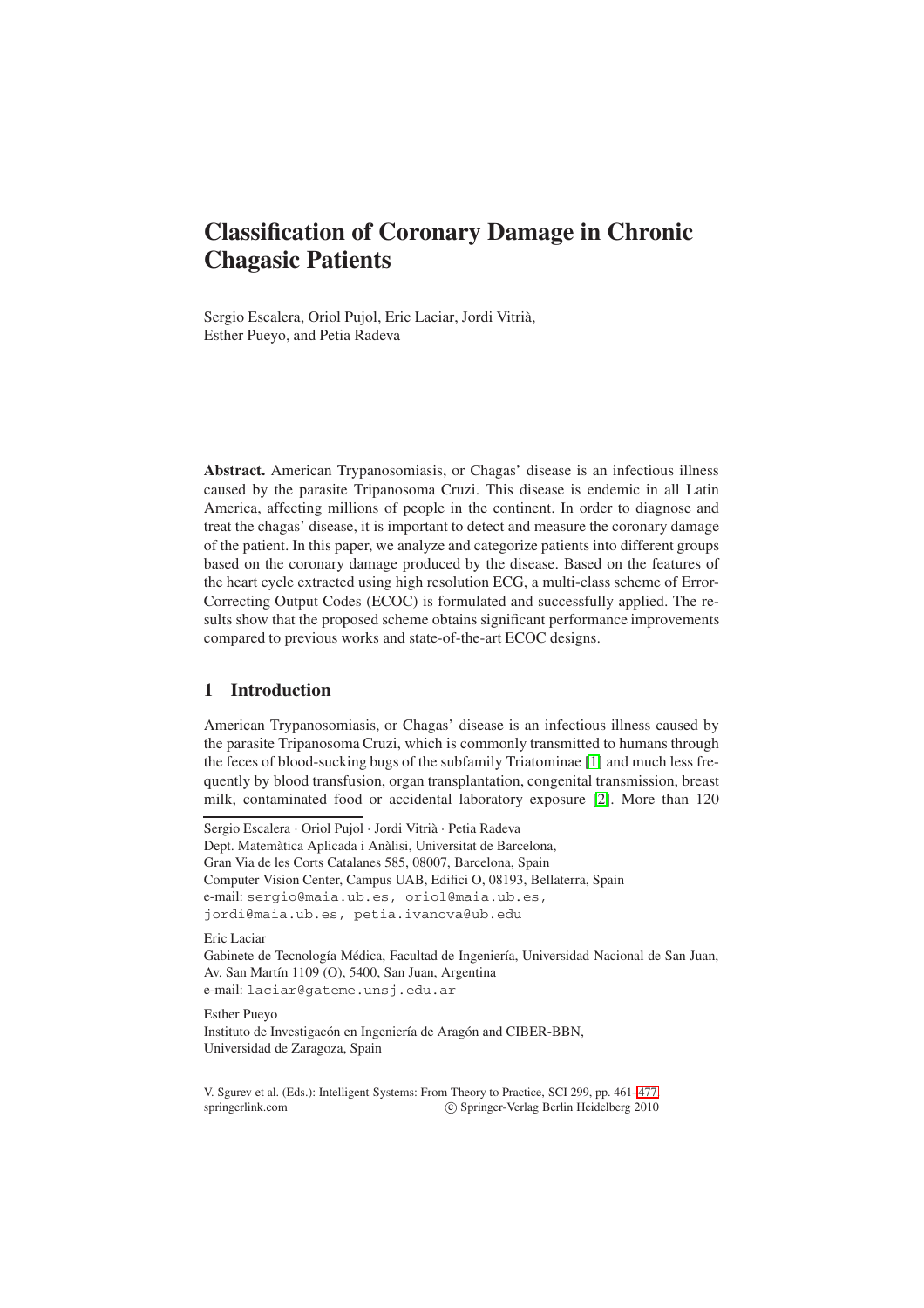species of Triatominae bugs live in the most diverse habitats and some are well adapted to the human houses [3], constituting a serious problem of public health in Latin American countries (from Mexico to Argentina). The World Health Organization estimates that 16 to 18 million people in Latin American countries are already infected by the parasite and other 100 million people are at risk of being infected [4].

In general terms, two differ[en](#page-14-1)t stages of Chagas' disease can be distinguished: the acute phase which appears shortly after the initial infection, and the chronic phase which appears after a silent and asymptomatic period that may last several years [1].

The acute stage lasts for 1 or 2 months of parasitical infection. It usually occ[ur](#page-14-2)s unnoticed because it is symptoms free or exhibits only mild and unspecified symptoms like fever, fatigue, headache, rash, loss of appetite, diarrhea and vomiting. Occasionally, this phase also produces mild enlargement of the liver or spleen, swol[len](#page-14-3) glands and swelling of the eyelids. Even if these symptoms appear, they usually resolve spontaneously within 3-8 weeks in 90% of individuals. Although the symptoms resolve, the infection, if untreated, persists. Rarely, patients die during this stage by complications produced by a severe inflammation of the heart (myocarditis) or brain (meningoencephalitis).

Several years or even decades after initial infection, an estimated 30% of infected people will develop the chronic stage over the course of their lives. The lesions of the chronic phase affect the heart, the esophagus, the colon and the peripheral nervous system. Particularly, cardiac involvement is characterized by a progressive inflammation of cardiac muscle (Chagas' myocarditis) that produces a destruction of cardiac fibers, a fibrosis in multiple areas of the myocardium and a malfunctioning in the propagation of the electrical impulse [5]. This myocarditis, if untreated, may cause during the following years a blundle branch block, congestive heart failure, hypertrophy, thromboembolism, atrioventricular block, ventricular tachycardia and sudden death. In areas where the illness is endemic, Chagas' cardiomyopathy represents the first cause of cardiovascular death [\[2](#page-15-0)4].

In order to optimize treatment for chronic chagasic patients, it is essential to make use of an effective diagnosis tool able to determine the existence of cardiac damage and, if positive, its magnitude. Clinical diagnosis is usually based on different non-invasive tests such as chest x-rays, echoc[ardi](#page-15-1)ogram, or ElectroCardioGram (ECG), which can be either Holter ECG or conventional rest ECG. The use of High-Resolution ElectroCardioGraphy (HRECG) has been reported in the literature as a useful tool for clinical assessment of Chagas' disease [6, 11]. This electrocardiographic technique is oriented specifically to the detection of cardiac micropotentials, such as Ventricular Late Potentials (VLP). They are very low-level high-frequency cardiac signals found within the terminal part of the QRS complex and the beginning of the ST segment. The standard method for VLP dete[cti](#page-15-2)[on is](#page-15-3) based on the evaluation of different temporal indexes computed on QRS complex from a temporally averaged beat [10]. Using this standard method, the presence of VLP has been detected in signal-averaged HRECG recordings of chronic chagasic patients [14, 22]. A different approach has been proposed in another study [22], in which the temporal beat-to-beat variability of the QRS complex duration on HRECG recording has been [mea](#page-15-4)sured, and it has been shown that such a variability is more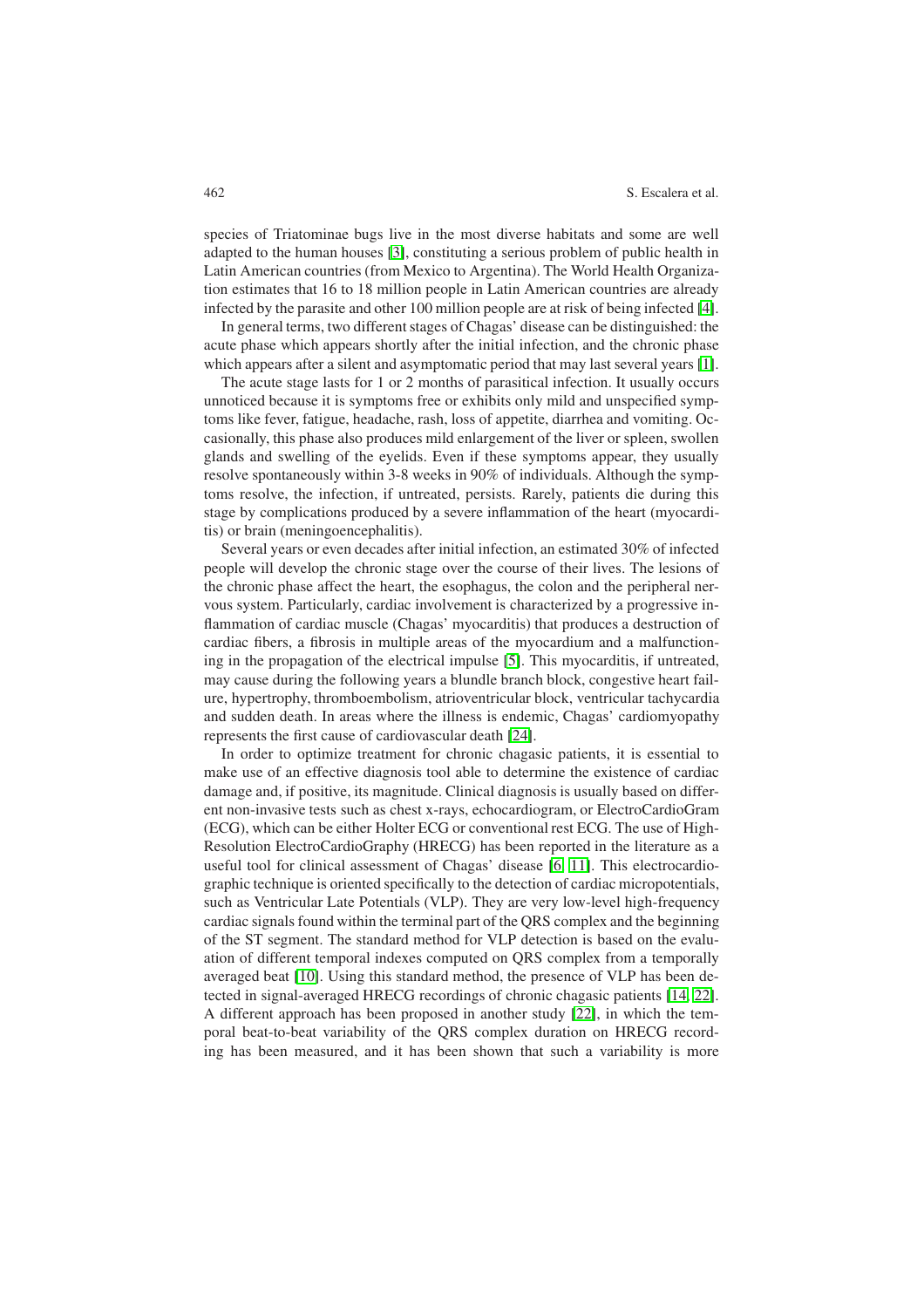accentuated in chronic chagasic patients, particularly when their degree of myocardial damage is severe. Since Chagas' myocarditis frequently leads to alterations in the heart's electrical conduction, the measurement of upward and downward slopes of QRS complex has been also proposed in order to determine the myocardial damage associated with the disease [30].

Based on the temporal indices and slopes of QRS complex as extracted features, an automatic system that categorized patients into different groups is presented. To perform a multi-classification system able to learn the level of damage produced by the disease, we focus on Error-C[orr](#page-16-0)ecting Output Codes. ECOC were born as a general framework to combine binary problems to address the multi-class problem [13]. Based on the error correcting principles and because of its ability to correct the bias and variance errors of the base classifiers [21], ECOC has been successfully applied to a wide range of Computer Vision applications, such as face recognition [35], face verification [20], text recognition [18] or manuscript digit classification [37].

The ECOC technique can be broken down into two distinct stages: encoding and deco[ding](#page-15-5). Given a set of classes, the coding stage designs a codeword<sup>1</sup> for each class based on different binary problems. The decoding stage makes a clas[sific](#page-16-1)ation decision for [a gi](#page-15-6)ven test sample ba[sed](#page-15-7) on the value of the output code. M[any](#page-16-2) coding designs have been proposed to codify an ECOC coding matrix, obtaining successful results [15][32]. However, the use of a proper decoding strategy is still an [op](#page-2-0)en issue. In this paper, we propose the Loss-Weighted decoding strategy, witch exploits the information provided at the coding stage to perform a successful classification of the level of coronary damage of chronic chagasic patients. The results show that the present [EC](#page-15-8)[OC](#page-16-3) scheme outperforms the state-of-the-art on decoding designs, at same time that obtains significant performance improvements characterizing the level of damage of patients with the Chagas' disease.

The paper is organized as follows: Section 2 explains the feature extraction from QRS complex of chronic chagasic patients. Section 3 presents the Loss-Weighted decoding strategy to decode any ECOC design. Section 4 shows the experimental results of the multi-class categorization system. Finally, section 5 concludes the paper.

# **2 QRS Features**

In order to obtain the features to evaluate the degree of myocardial damage associated with the disease, temporal indices and slopes of QRS are analyzed for all the HRECG recordings of 107 individuals from the Chagas database recorded at Simón Bolívar University (Venezuela).

Standard temporal QRS indices defined to detect the presence of VLP in HRECG recordings [10] are evaluated in this work. Previous studies in the literature have shown the ability of those indices to determine the severity of Chagas' myocarditis [14, 22]. They are computed from the QRS complex of the vector magnitude  $vm(n)$  of the filtered averaged signals of X, Y and Z leads. Figure 1 illustrates the

<span id="page-2-0"></span>The code[word](#page-15-4) is a sequence of bits of a code representing each class, where each bit i[dent](#page-15-9)i[fies](#page-15-10) the membership of the class for a given binary classifier.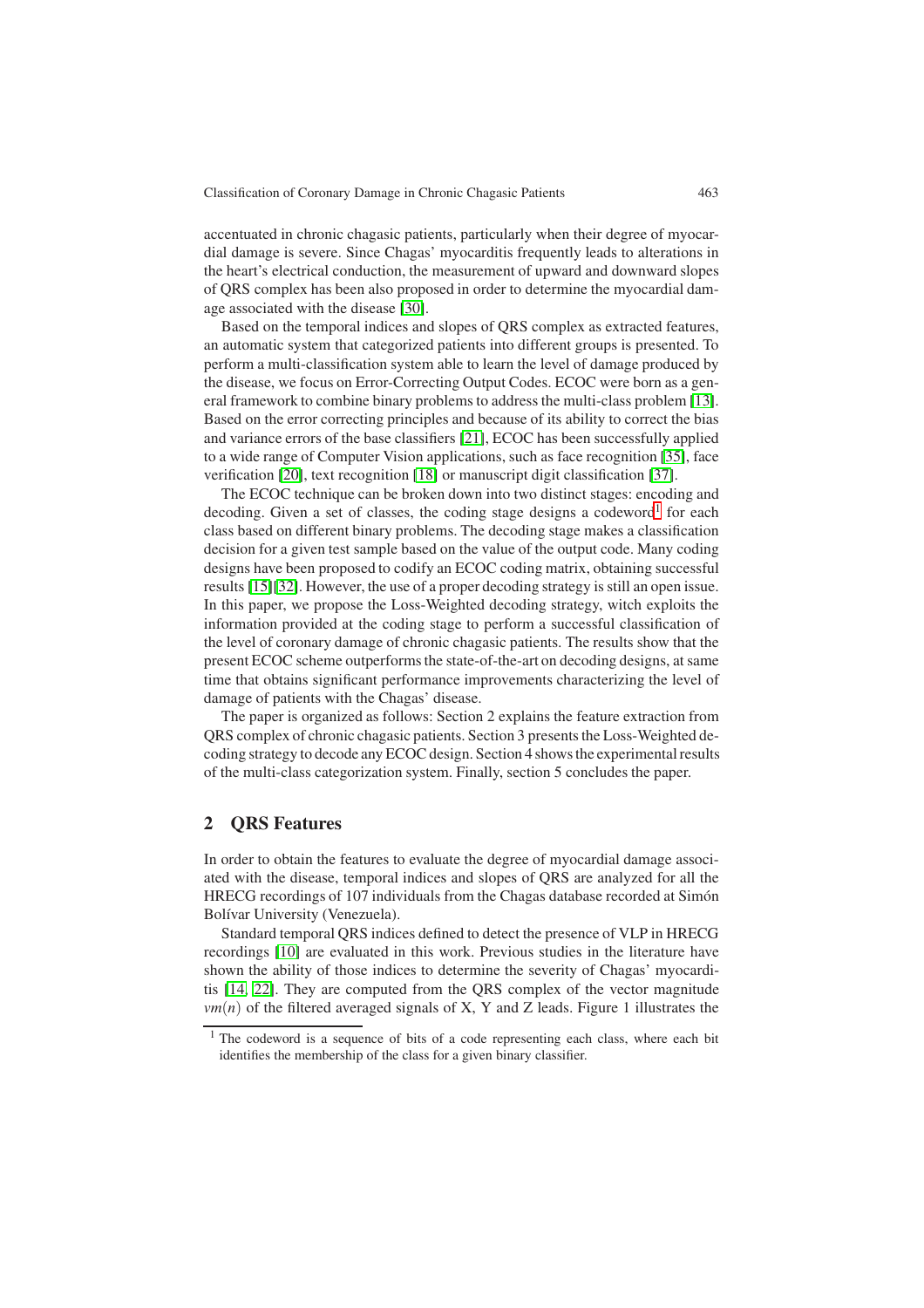

<span id="page-3-0"></span>**Fig. 1** Computation of the vector magnitude: (a) Temporal segment of a HRECG recording, (b) Averaged signals, (c) Filtered averaged signals, and (d) Vector magnitude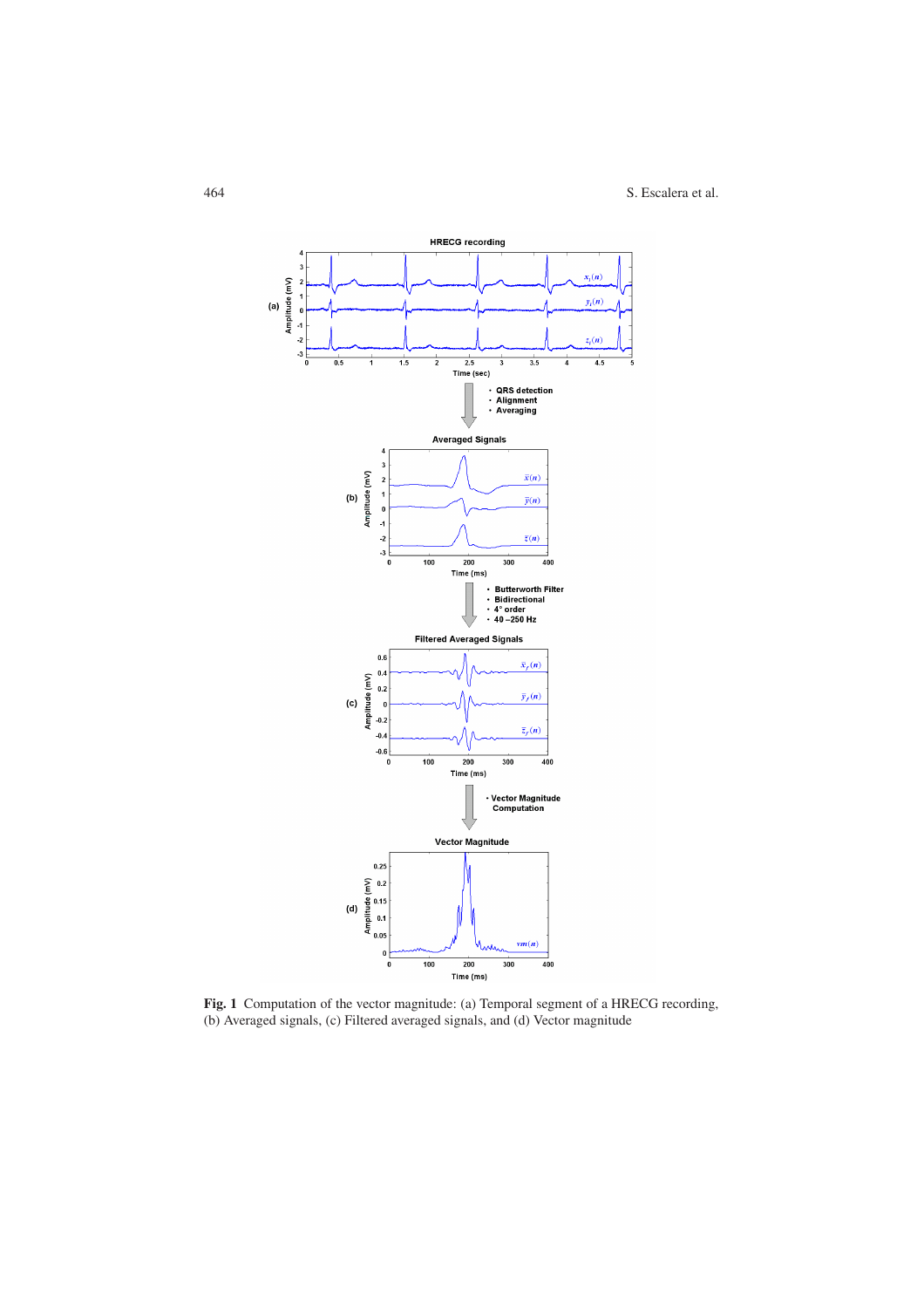process of computation of the signal  $vm(n)$ . Its upper panel Fig. 1(a) shows a temporal segment with X, Y, and Z leads of a HRECG recording acquired in a chronic chagasic patient with severe myocardial damage.

For the HRECG recording, let us denote  $x_i(n)$ , the *i*-th beat of lead X, where  $i = 1, \ldots, I$  and  $n = 0, \ldots, N$ , where *I* is the number of normal beats to be averaged and *N* is the length of averaging window. Analogously, let us denote  $y_i(n)$  and  $z_i(n)$  the *i*-th beat of leads Y and Z, respectively. After applying to this record different algorithms of QRS detection, alignment and averaging [7, 8] and following the standard recommendation described in [10], averaged signals  $\bar{x}(n)$ ,  $\bar{y}(n)$ , and  $\bar{z}(n)$  are obtained as the temporally averaging of all normal beats  $i = 1, \ldots, I$  of the recording. Ectopic and grossly noisy beats were excluded of the averaging process [8]. As it is suggested in the standard document [10], the aver[age](#page-15-11)[d](#page-15-12) signals  $\bar{x}(n)$ ,  $\bar{y}(n)$ , and  $\bar{z}(n)$ (Fig. 1(b)) are then filtered usi[ng a](#page-15-4) bi-directional 4th-order Butterworth filter with a passband between 40 and 250 Hz. The resultant filtered averaged signals  $\bar{x}_f(n)$ ,  $\bar{y}_f(n)$ , and  $\bar{z}_f(n)$  (Fig. 1(c)) are finally combined into a vector magnit[ud](#page-15-12)e *vm*(*n*)  $(Fig. 1(d))$ , defined as follows:

$$
vm(n) = \sqrt{\overline{x_f}^2(n) + \overline{y_f}^2(n) + \overline{z_f}^2(n)}
$$
 (1)

On t[he](#page-3-0) signal  $vm(n)$  three temporal QRS indices defined to detect VLP are computed based on previous identification of time instants  $n_b$  and  $n_e$  corresponding to the beginning and the end of the QRS complex [10]. These indices are: (a) the total QRS duration (QRSD), (b) the root mean square voltage of the last 40 ms of the QRS complex (RMS40), and (c) the duration of the terminal low amplitude of *vm*(*n*) signal below 40  $\mu$ V (LAS40). They are defined as follows (see Figure 2):

$$
QRSD = n_e - n_b \tag{2}
$$



**Fig. 2** Temporal indices of QRS complex computed from vector magnitude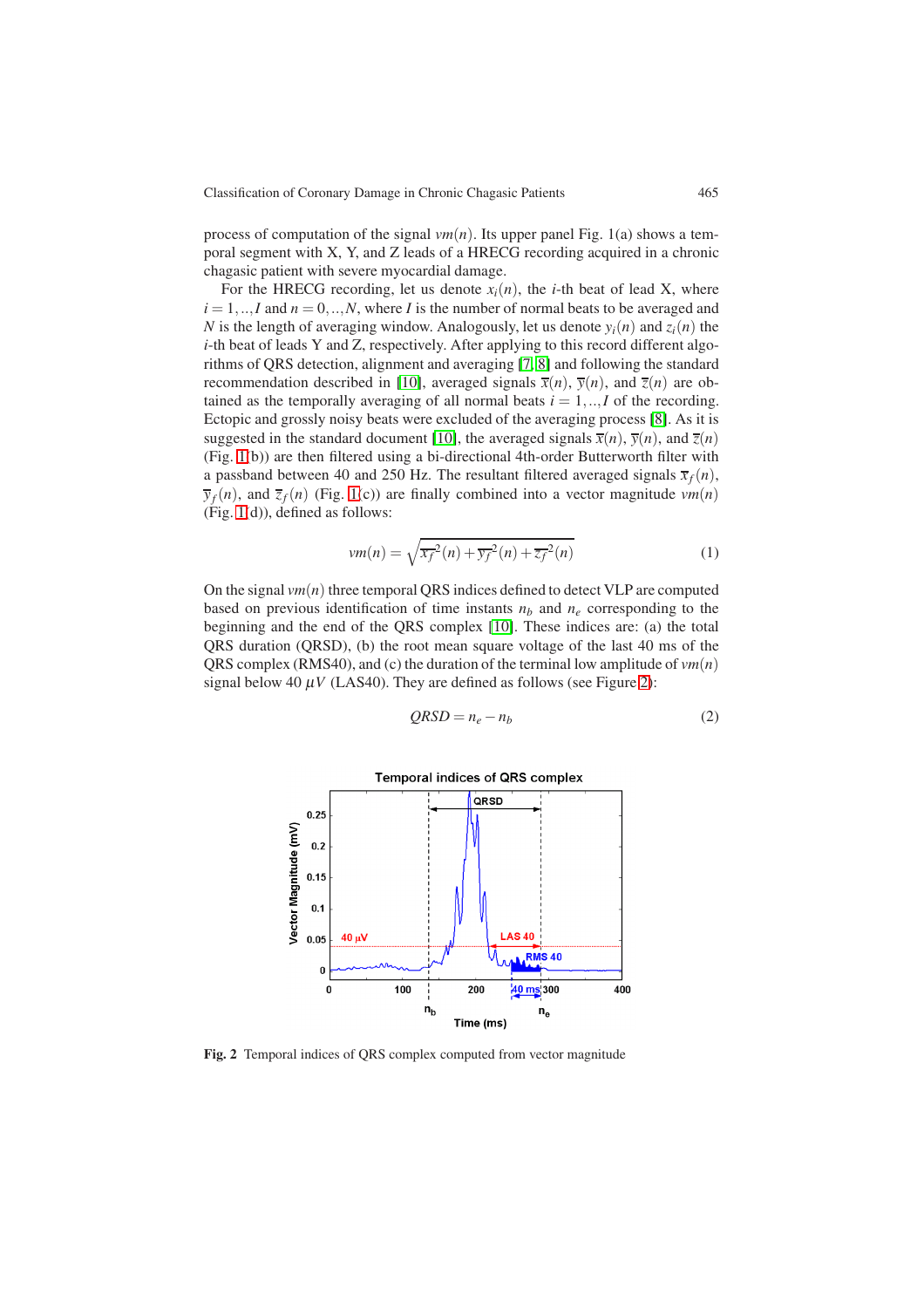466 S. Escalera et al.

$$
RMS40 = \sqrt{\frac{1}{n_2 - n_1} \sum_{n=n_1}^{n_2} \nu m^2(n)}, \quad n_1 = n_e - 40ms, \quad n_2 = n_e \tag{3}
$$

$$
LAS40 = n_e - argmax\{n|vm(n) \ge 40\mu V\}
$$
 (4)

Another temporal index <sup>Δ</sup>*QRSD* is measured to take into account the temporal beatto-beat variability of QRS duration in HRECG recording. This index proposed in other study [22] has shown that it is more accentuated in chronic chagasic patients with severe myocardial degree. This index is computed on the set of vector magnitude functions  $vm_i(n)$  of the filtered (non-averaged) signals  $(x_{i,f}(n), y_{i,f}(n), z_{i,f}(n))$ , defined as follows:

$$
vm_i(n) = \sqrt{x_{i,f}^2(n) + y_{i,f}^2(n) + z_{i,f}^2(n)}
$$
\n(5)

On each signal  $vm_i(n)$ ,  $i = 0, \ldots, I$ , the duration of its complex QRS is estimated and denoted by  $QRSD_i$ . The index  $\triangle QRSD$  is defined as the standard deviation of the beat-to-beat *QRSDi* series [23] that is:

$$
\Delta QRSD = \sqrt{\frac{\sum_{i=1}^{I} (QRSD_i - \overline{QRSD}^2)}{I-1}}, \text{ where } \overline{QRSD} = \frac{\sum_{i=1}^{I} QRSD_i}{I}
$$
(6)

In addition to temporal Q[RS](#page-15-13) [i](#page-15-13)ndices described above, the slopes of QRS complex are also measured in order to determine the myocardial damage associated with the disease [30]. Consequently, we use QRS slopes in conjunction with the QRS indices. A three-step process is applied to compute the upward QRS slope  $(\alpha_{US})$  and the downward QRS slope ( $\alpha_{DS}$ ) on each averaged signal  $\bar{x}(n)$ ,  $\bar{y}(n)$ , and  $\bar{z}(n)$ . The computation of both slopes is illustrated in Figure 3 and explained next for  $\overline{x}(n)$ 



**Fig. 3** Computation of QRS slopes on averaged signal  $\bar{x}(n)$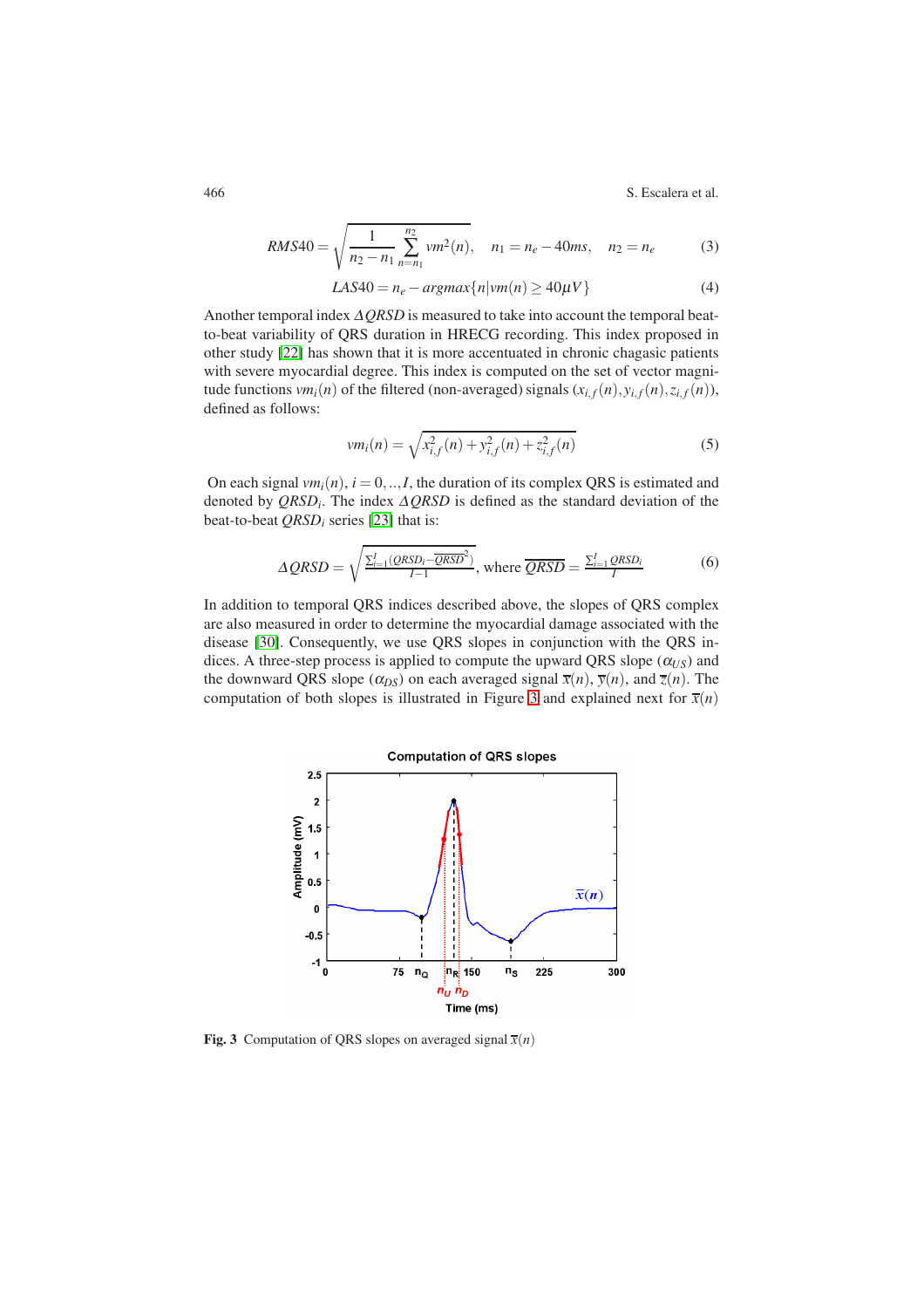signal, a similar procedure is made for  $\bar{v}(n)$  and  $\bar{z}(n)$ . In the first step, a delineation is performed using a wavelet-based technique [25] that determines the temporal locations Q, R, and S wave peaks, which are denoted by  $n_Q$ ,  $n_R$ , and  $n_S$ , respectively [31]. The second step identifies the time instant  $n_U$  associated with maximum slope of the ECG signal (i.e., global maximum of its derivative) between  $n_Q$  and  $n_R$ . Analogously, the time instant  $n_D$  correspond[ing](#page-16-4) to minimum slope of the ECG signal between  $n_R$  and  $n_S$  is identified. As a final step, a line is fitted in the least square[s se](#page-16-5)nse to the ECG signal in a window of 15ms around  $n_U$ , and the slope of that line is defined as  $\alpha_{US}$ . In the same manner,  $\alpha_{DS}$  is defined as the slope of a line fitted in a 15ms window around *nD*.

Based on the previous features, we present a design of Error-Correcting Output Codes [13] that automatically diagnoses the level of damage of patients with the Chaga's disease.

# **3 Er[ror](#page-15-14)-Correcting Output Codes**

Given a set of  $N_c$  classes (in our case,  $N_c$  levels of Chaga's disease) to be learned, at the coding step of the ECOC framework, *n* different bi-partitions (groups of classes) are formed, and *n* binary problems (dichotomies) are trained. As a result, a codeword of length *n* is obtained for each class, where each bin of the code corresponds to a response of a given dichotomy. Arranging the codewords as rows of a matrix, we define a "coding matrix" *M*, where  $M \in \{-1,0,1\}^{N_c \times n}$  in the ternary case. Joining classes in sets, each dichotomy, that defined a partition of classes, codes by {+1*,*−1} according to their class set membership, or 0 if the class is not considered by the dichotomy. In fig.4 we show an example of a ternary matrix *M*. The matrix is coded using 7 dichotomies  $\{h_1, \ldots, h_7\}$  for a four class problem  $(c_1, c_2, c_3,$  and *c*4). The white regions are coded by 1 (considered as positive for its respective dichotomy,  $h_i$ ), the dark regions by  $-1$  (considered as negative), and the grey regions correspond to the zero s[ym](#page-7-0)bol (not considered classes by the current dichotomy). For example, the first classifier  $(h_1)$  is trained to discriminate  $c_3$  versus  $c_1$  and  $c_2$ ignoring  $c_1$ , the second one classifies  $c_2$  versus  $c_1$ ,  $c_3$  and  $c_4$ , and so on.

During the decoding process, applying the *n* trained binary classifiers, a code *x* is obtained for each data point in the test set. This code is compared to the base codewords of each class  $\{y_1, \ldots, y_4\}$  defined in the matrix *M*, and the data point is assigned to the class with the "closest" codeword [9][36].

# *3.1 Decoding Designs*

The decoding step decides the final category of an [inp](#page-15-15)[ut](#page-16-6) [t](#page-16-6)est by comparing the codewords. In this way, a robust decoding strategy is required to obtain accurate results. Several techniques for the binary decoding step have been proposed in the literature [36][19][29][12], the most common ones are the Hamming (*HD*) and the Euclidean (*ED*) approaches [36]. In fig.4, a new test input *x* is evaluated by all the classifiers and the method assigns label  $c_1$  with the closest decoding distances. Note that in the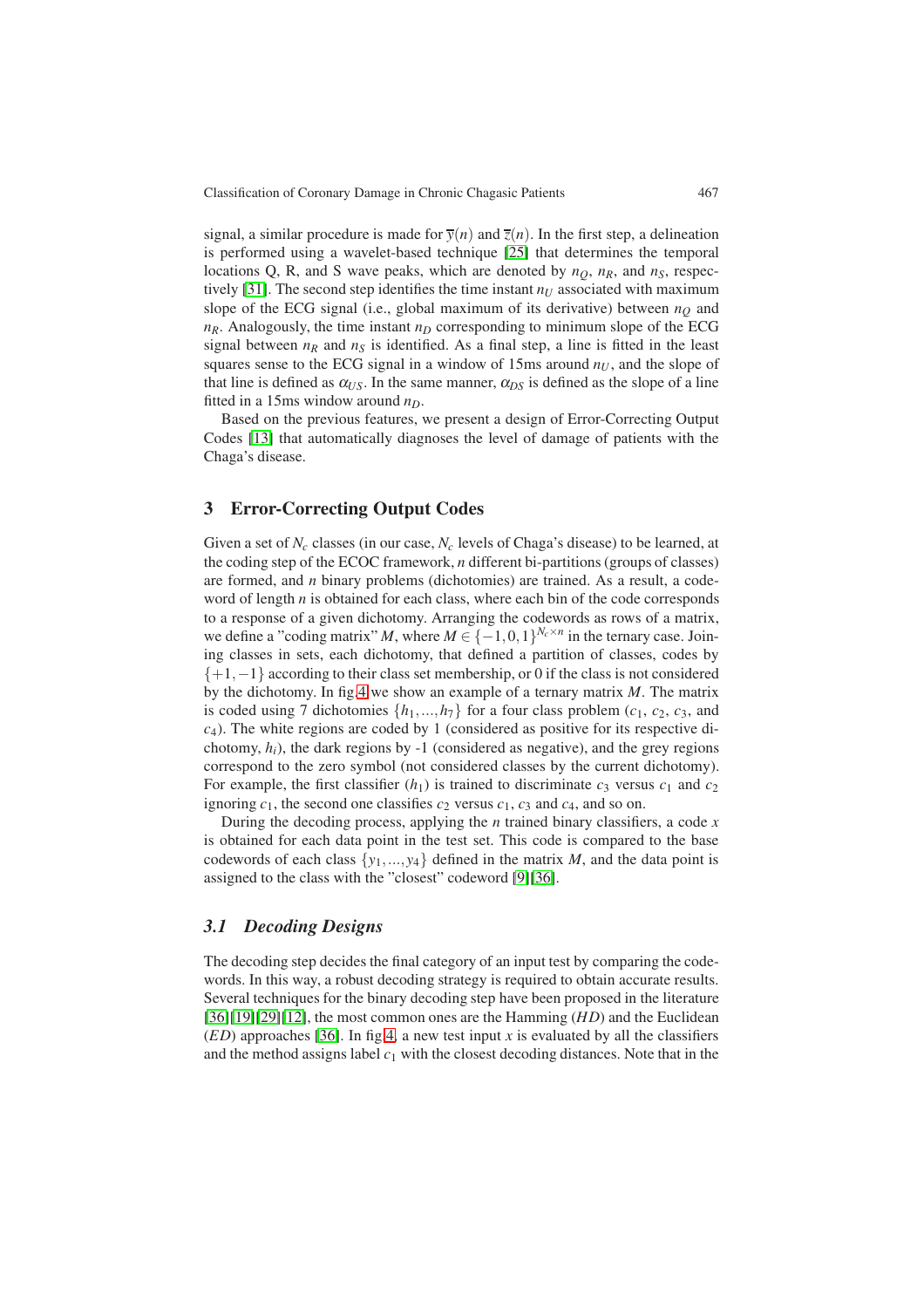

**Fig. 4** Example of ternary matrix *M* for a 4-class problem. A new test codeword is classified by class  $c_1$  when using the traditional Hamming and Euclidean decoding strategies.

<span id="page-7-0"></span>particular example of fig. 4 both distances agree. In the work of [32], authors showed that the Euclidean distance was usually more suitable than the traditional Hamming distance in both the binary and the ternary cases. Nevertheless, little attention has been paid to the ternary decoding approaches.

In [9], the authors pr[op](#page-7-0)ose a Loss-based technique when [a co](#page-16-3)nfidence on the classifier output is available. For each row of *M* and each data sample  $\varnothing$ , the authors compute the similarity between  $f^j(\mathcal{P})$  and  $M(i, j)$ , where  $f^j$  is the  $j<sup>th</sup>$  dichotomy of the set of hypothesis *F*, considering a loss estimation on their scalar product, as follo[ws:](#page-15-15)

$$
D(\wp, y_i) = \sum_{j=1}^{n} L(M(i, j) \cdot f^j(\wp))
$$
\n(7)

where *L* is a loss function that depends on the nature of the binary classifier. The most common loss functions are the linear and the exponential one. The final decision is achieved by assigning a label to example  $\mathcal{D}$  according to the class  $c_i$  with the minimal distance.

Recently, the authors of [29] proposed a probabilistic decoding strategy based on the margin of the output of the classifier to deal with the ternary decoding. The decoding measure is given by:

$$
D(y_i, F) = -log\left(\prod_{j \in [1, n]: M(i, j) \neq 0} P(x^j = M(i, j) | f^j) + \alpha\right)
$$
(8)

where  $\alpha$  is a constant factor that collects the probability mass dispersed on the invalid codes, and the probability  $P(x^j = M(i, j) | f^j)$  is estimated by means of:

$$
P(x^{j} = y_{i}^{j} | f^{j}) = \frac{1}{1 + exp(y_{i}^{j}(A^{j}f^{j} + B^{j}))}
$$
\n(9)

Vectors *A* and *B* are obtained by solving an optimization problem [29].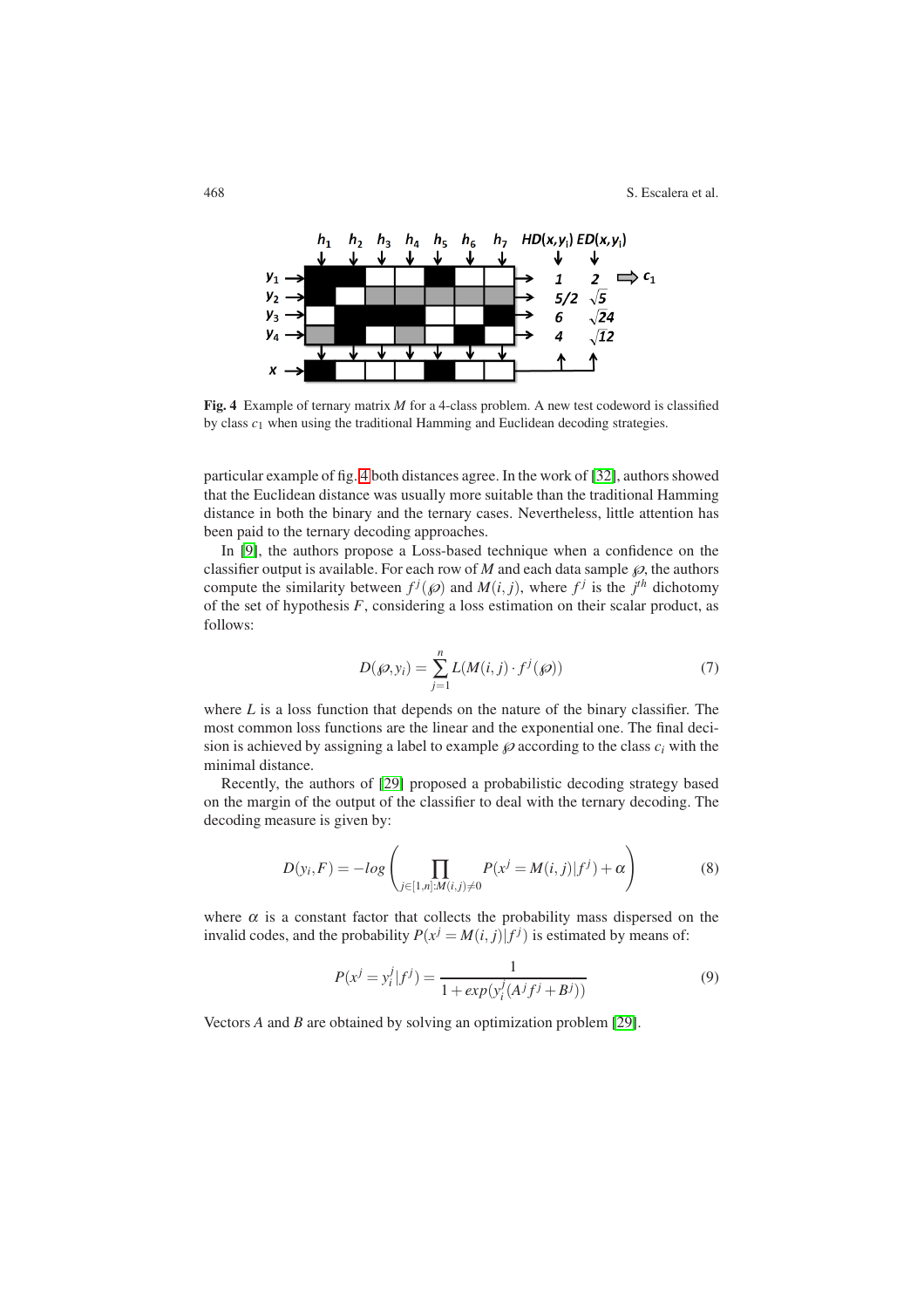### **4 Loss-Weighted Decoding (***LW***)**

In this section, we present the multi-class scheme of Error-Correcting Output Codes proposed to learn the QRS complex features described in section 2.

The ternary symbol-base ECOC allows to increase the number of bi-partitions of classes (thus, the number of possible binary classifiers) to be considered, resulting in a higher number of binary problems to be learned. However, the effect of the ternary symbol is still an open issue. Since a zero symbol means that the corresponding classifier is not trained on a certain class, to consider the "decision" of this classifier on those zero coded position does not make sense. Moreover, the response of the classifier on a test sample will always be different to 0, so it will register an error. Let us return to fig. 4, where an example about the effect of the 0 symbol is shown. The classification result using the Hamming distance as well as the Euclidean distance is class  $c_1$ . On the other hand, class  $c_2$  has only coded first both positions, thus it is the only information provided about class  $c_2$ . The first two coded locations of the test codeword *[x](#page-7-0)* correspond exactly to these positions. Note that each position of the codeword coded by 0 means that both -1 and +1 values are possible. Hence the correct classification should be class  $c_2$  instead of  $c_1$ . The use of standard decoding techniques that do not consider the effect of the third symbol (zero) frequently fails. In the figure, the *HD* and *ED* strategies accumulate an error value proportional to the number of zero symbols by row, and finally miss-classify the sample *x*.

To solve the commented problems, we propose a Loss-Weighted decoding. The main objective is to find a weighting matrix  $M_W$  that weights a loss function to adjust the decisions of the classifiers, either in the binary and in the ternary ECOC frameworks. To obtain the weighting matrix  $M_W$ , we assign to each position  $(i, j)$ of the matrix of hypothesis *H* a continuous value that corresponds to the accuracy of the dichotomy  $h_j$  classifying the samples of class  $i$  (10). We make  $H$  to have zero probability at those positions corresponding to unconsidered classes (11), since these positions do not have representative information. The next step is to normalize each row of the matrix  $H$  so that  $M_W$  can be considered as a discrete probability density function (12). This step is very important since [we](#page-9-0) assume that the probability of considering each class for the final classification is the same [\(ind](#page-9-1)ependently of number of zero symbols) in the case of not having *a priori* information  $(P(c_1) = ... = P(c_{N_c})$ ). In fig. 5 a weighting matrix  $M_W$  for a 3-class problem with four hypothesis is estimated. Figure 5(a) shows the coding matrix *M*. The matrix *H* of fig. 5(b) represents the accuracy of the hypothesis classifying the instances of the training set. The normalization of *H* results in the weighting matrix  $M_W$  of fig. 5(c)<sup>2</sup>.

The Loss-weighted algorit[hm](#page-9-2) is shown in table 1. As commented before, the loss functions applied in equation [\(12](#page-9-2)) can be the linear or the exponential ones. The li[ne](#page-9-2)ar function is defined by  $L(\theta) = \theta$ , and the exponential loss function by  $L(\theta) = e^{-\theta}$ , where in our case  $\theta$  corresponds to  $M(i, j) \cdot f^{j}(\varnothing)$  $M(i, j) \cdot f^{j}(\varnothing)$  $M(i, j) \cdot f^{j}(\varnothing)$ . Function  $f^{j}(\varnothing)$ may return either the binary label or the confidence [val](#page-9-3)ue of applying the *j th* ECOC classifier to the sample  $\wp$ .

<span id="page-8-0"></span><sup>&</sup>lt;sup>2</sup> Note that the presented Weighting Matrix  $M_W$  can also be applied over any decoding strategy.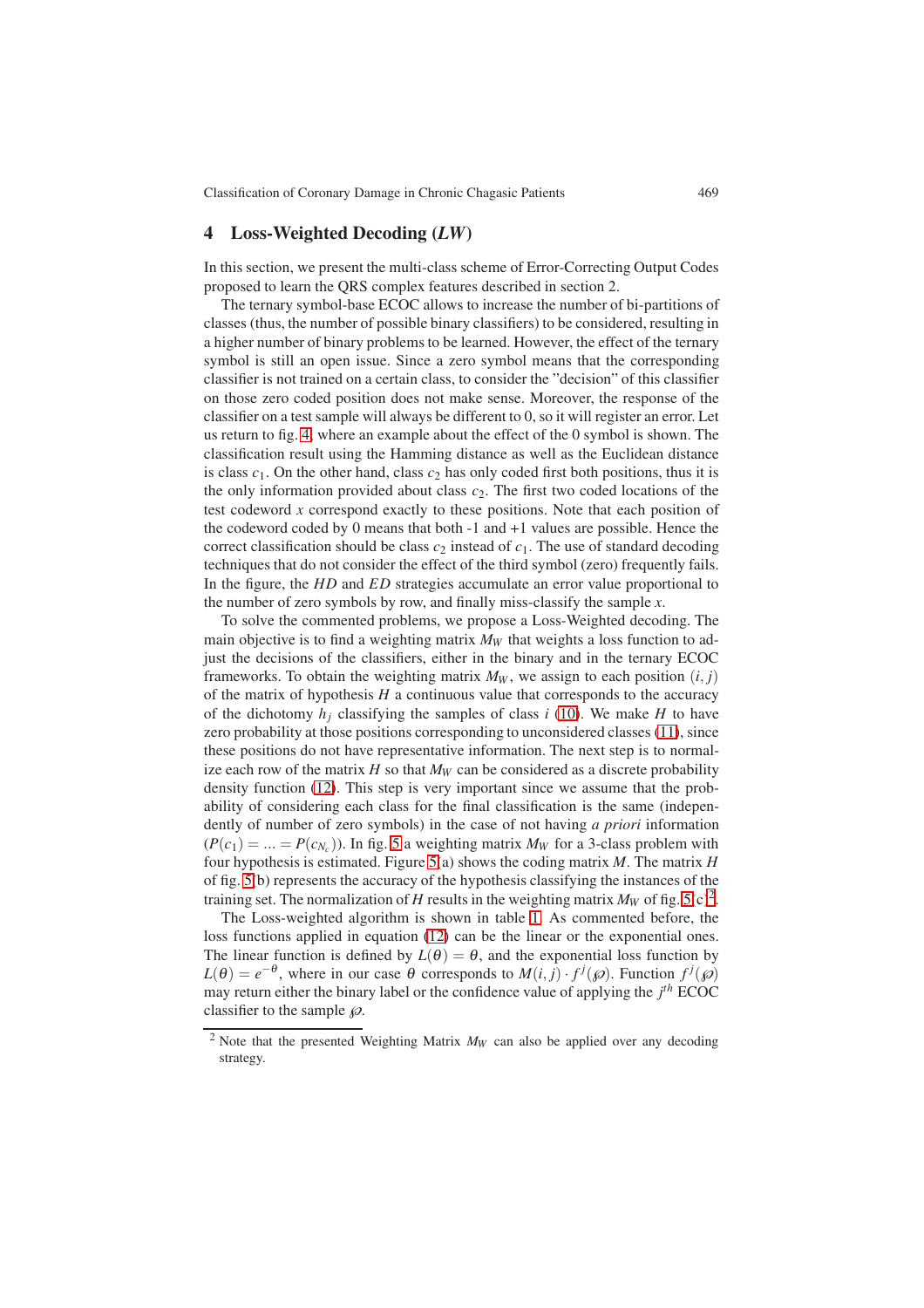$$
M = \begin{bmatrix} 1 & 1 & -1 & 0 \\ 1 & -1 & 0 & 0 \\ 1 & 1 & 1 & -1 \end{bmatrix} \quad H = \begin{bmatrix} 0.955 & 0.955 & 1.000 & 0.000 \\ 0.900 & 0.800 & 0.000 & 0.000 \\ 1.000 & 0.905 & 0.805 & 0.805 \end{bmatrix} \quad M_W = \begin{bmatrix} 0.328 & 0.328 & 0.344 & 0.000 \\ 0.529 & 0.471 & 0.000 & 0.000 \\ 0.285 & 0.257 & 0.229 & 0.229 \end{bmatrix}
$$
\n
$$
(a) \quad (b) \quad (c)
$$

<span id="page-9-2"></span>**Fig. 5** (a) Coding matrix *M* of four hypotheses for a 3-class problem. (b) Matrix *H* of hypothesis accuracy. (c) Weighting matrix *MW* .

**Table 1** Loss-Weighted algorithm

<span id="page-9-3"></span>Given a coding matrix *M*,

1) Calculate the matrix of hypothesis *H*:

<span id="page-9-0"></span>
$$
H(i,j) = \frac{1}{m_i} \sum_{k=1}^{m_i} \gamma(h_j(\mathcal{G}_k^j), i, j)
$$
 (10)

<span id="page-9-1"></span>based on 
$$
\gamma(x_j, i, j) = \begin{cases} 1, & \text{if } x_j = M(i, j) \\ 0, & \text{otherwise.} \end{cases}
$$
 (11)

2) Normalize *H* so that  $\sum_{j=1}^{n} M_W(i, j) = 1, \forall i = 1, ..., N_c$ :

$$
M_W(i, j) = \frac{H(i, j)}{\sum_{j=1}^n H(i, j)},
$$
  

$$
\forall i \in [1, ..., N_c], \quad \forall j \in [1, ..., n]
$$

Given a test input  $\wp$ , decode based on:

$$
d(\wp, i) = \sum_{j=1}^{n} M_W(i, j) L(M(i, j) \cdot f(\wp, j))
$$
\n(12)

# **5 Results**

Before the experimental results are presented, we comment the data, methods, and evaluation measurements.

• *Data*: In this work, we analyzed a population composed of 107 individuals from the Chagas database recorded at Simón Bolívar University (Venezuela). For each individual, a continuous 10-minute HRECG was recorded using orthogonal XYZ lead configuration. All the recordings were digitalized with a sampling frequency of 1 kHz and amplitude resolution of 16 bits.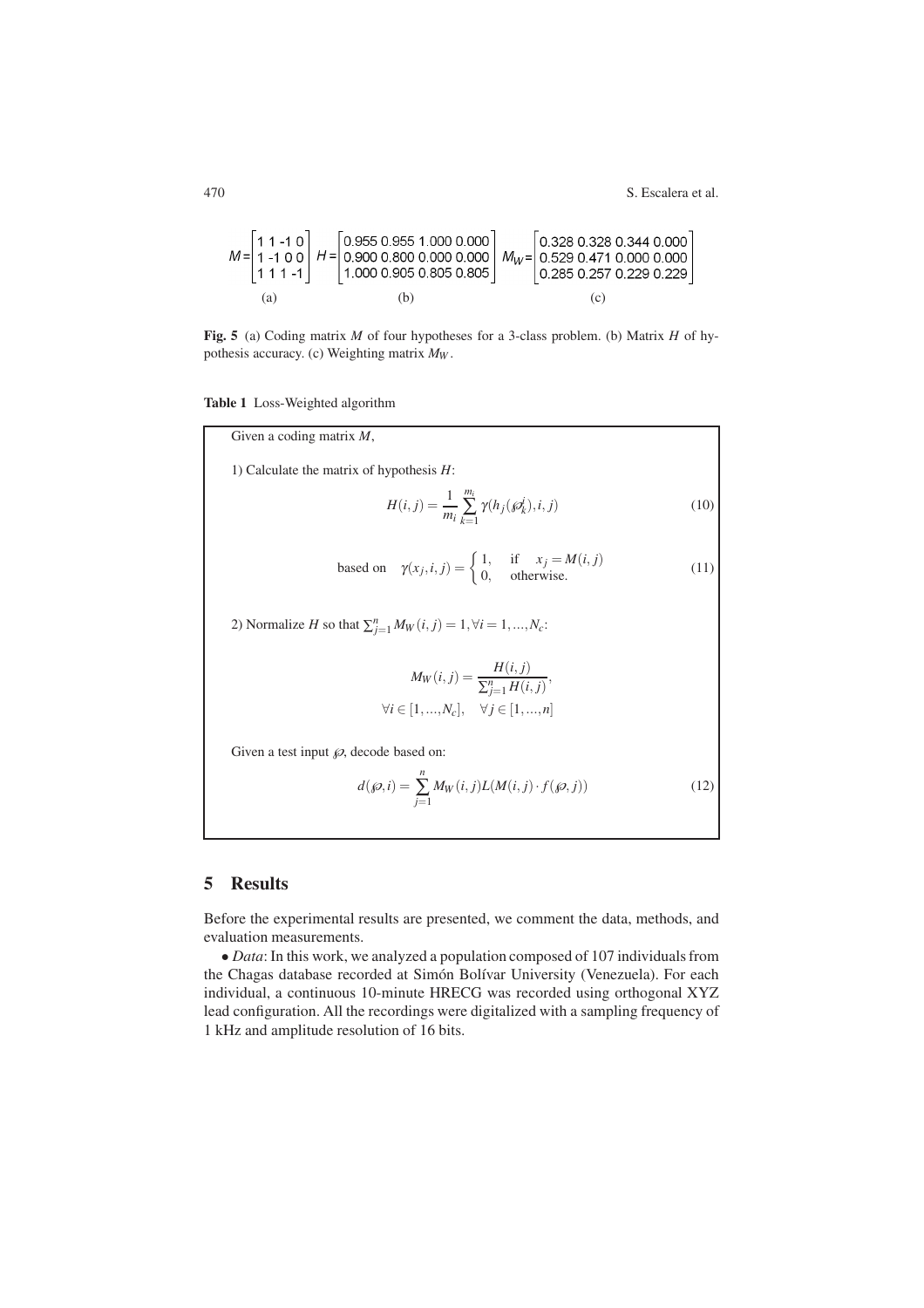Out of the total 107 individuals of the study population, 96 are chagasic patients with positive serology for Trypanosoma Crucy, clinically classified into three different groups according on their degree of cardiac damage (Groups I, II, and III). This grouping is based on the clinical history, Machado-Guerreiro test, conventional ECG of twelve derivations, Holter ECG of 24 hours, and myocardiograph study for each patient. The other 11 individuals are healthy subjects with negative serology taken as a control group (Group 0). All individuals of the database are described with a features vector of 16 features based on the previous analysis of section 2. The four analyzed groups are described in detail next:

 $\cdot$  Group 0: 11 healthy subjects in the age 33.6 $\pm$ 10.9 years, 9 men and 2 women.

 $\cdot$  Group I: 41 total patients with the Chagas' disease in the age of 41.4 $\pm$ 8.1 years, 21 men and 20 women, but without evidences of cardiac damage in cardiographic study.

· Group II: 39 total patients with the Chagas' disease in the age of 45.8±8.8 years, 19 men and 20 women, with normal cardiographic study and some evidences of weak or moderate cardiac damage registered in the conventional ECG or in the Holter ECG of 24 hours.

· Group III: 16 total patients with the Chagas' disease in the age of 53.6±9.3 years, 9 men and 7 women, with significant evidences of cardiac damage detected in the conventional ECG, premature ventricular contractions and/or cases of ventricular tachycardiac registered in the Holter ECG and reduced fraction of ejection estimated in the cardiographic study.

• *Methods*: We compare our results with the performances reported in [30] for the same data. Moreover, we compare different ECOC designs: the one-versus-one ECOC coding strategy [33] applied with the Hamming [13], Euclidean [15], Probabilistic [29], and the presented Loss-Weighted decoding strategies. We selected the one-versus-one ECOC coding strategy because the individual classifiers are [usu](#page-16-0)ally smaller in size than they would be in the rest of ECOC approaches, and the problems to be learned are usuall[y ea](#page-16-8)sier, since the classes have le[ss o](#page-15-14)verlap. Each [EC](#page-15-8)OC configurati[on is](#page-16-7) evaluated for three different base classifiers: Fisher Linear Discriminant Analysis (*FLDA*) with a previous 99.9% of Principal Components [16], Discrete Adaboost with 50 runs of Decision Stumps [17], and Linear Support Vector Machines with the regularization parameter *C* set to 1 [34][28].

• *Evaluation measurements*: To evaluate the methodology we apply leave-onepatient-out classification on the Chagas data set. We also apply th[e N](#page-15-16)emenyi test to look for statistical differences among the [me](#page-15-17)thod performances [38].

# *5.1 Chagas Data Set Categorization*

We divide the Chagas categorization problem into two experim[ents](#page-16-9). First, we classify the features obtained from the 107 patients considering the four groups in a leave-one-patient-out experiment for the different ECOC configurations and base classifiers. Since each patient is described with a vector of 16 features, 107 tests are performed. And second, the same experiment is evaluated over the 96 patients with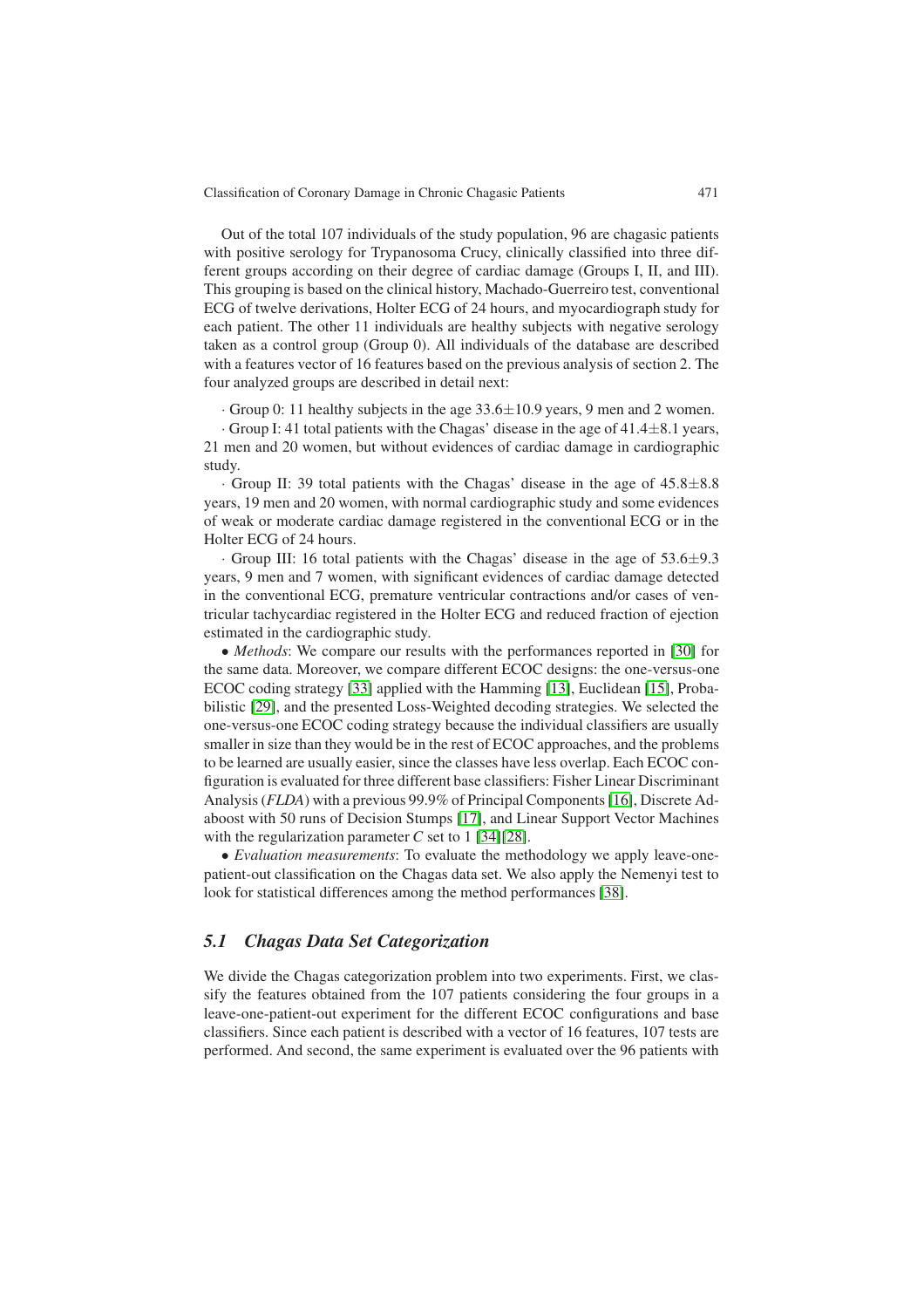

(a) Mean classification performance for each base classifier FLDA **ODiscrete Adaboost** Elinear SVM

<span id="page-11-0"></span>**Fig. 6** Leave-one-patient-out classification using one-versus-one ECOC design (HD: Hamming decoding, ED: Euclidean decoding, LW: Loss-Weighted decoding, PD: Probabilistic decoding) for the four groups with and without Chagas' disease.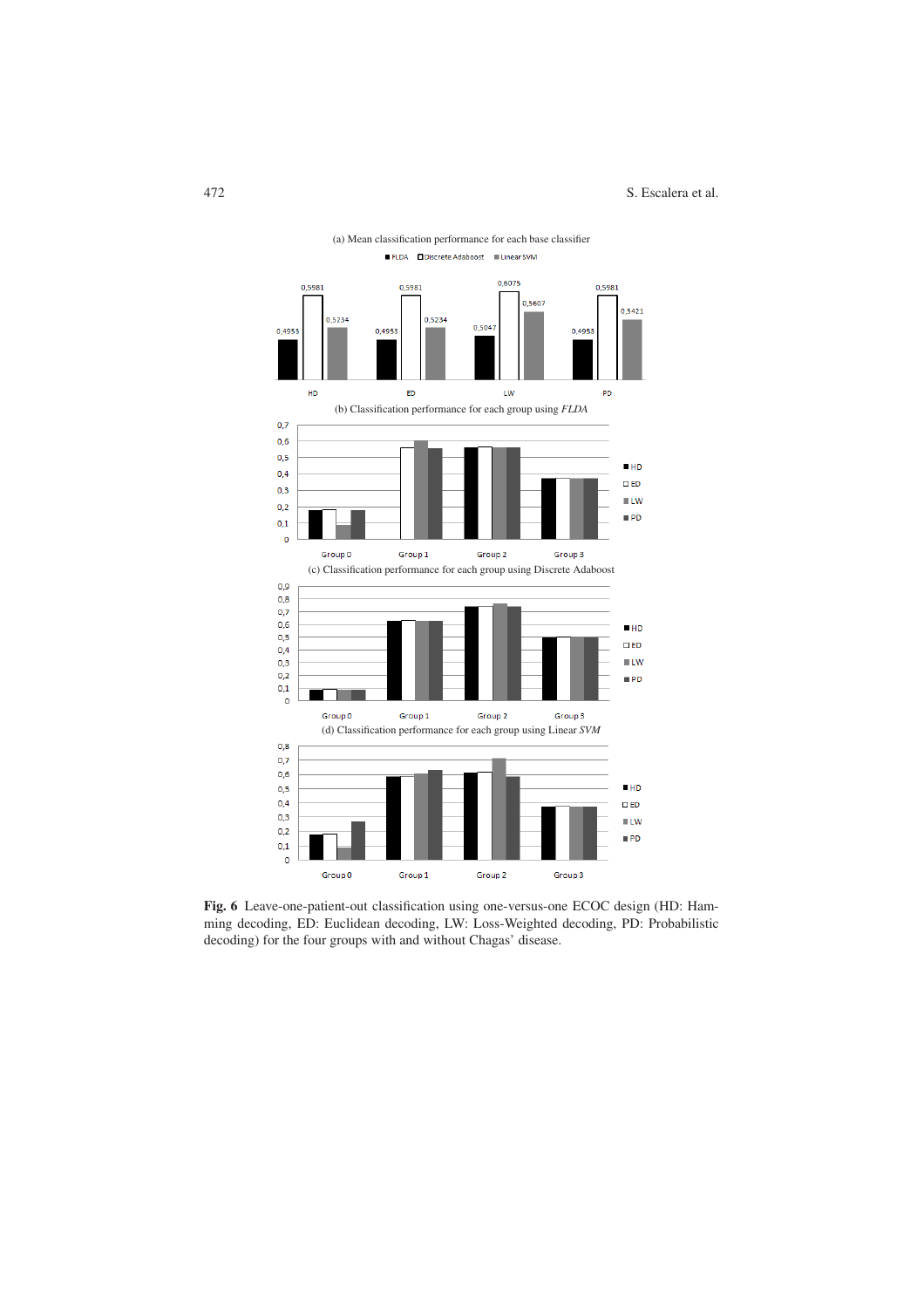the Chagas' disease from groups I, II, and III. This second experiment is more useful in practice since the splitting of healthy people from the patients with the Chagas' disease is solved with an accuracy upon 99.8% using the Machado-Guerreiro test.

### **5.1.1 4-Class Characterization**

The results of categorization for the four groups of patients reported by [30] are shown in fig. 7. Considering the number of patients from each group, the mean classification accuracy of [30] is of 57%. The results using the different ECOC configurations for the same four groups are shown in fig. 6. In fig. 6(a), the mean accuracy for each base classifier and decoding strategy is shown. The individual perfo[rma](#page-16-0)nces of each grou[p o](#page-12-0)f patients for each base classifier are shown in fig. 6(b), fig. 6(c), and fig. 6(d), respectively. [Ob](#page-16-0)serving the mean results of fig. 6(a), one can see that any ECOC configuration outperforms the results repo[rte](#page-11-0)d by [3[0\].](#page-11-0) Moreover, even if we use *FLDA*, Discrete Adaboost, or Linear *SVM* in the one-versus-one ECOC design, the best performance is always obtained with the proposed Loss-[We](#page-11-0)ighted [de](#page-11-0)coding stra[teg](#page-11-0)y. In particular, the one-versus-one ECOC coding [wi](#page-11-0)th Discrete Adaboost as the base classifier and Loss-Weighted decoding attains th[e be](#page-16-0)st performance, with a classification accuracy upon 60% considering the four groups of patients.



**Fig. 7** Classification performance reported by [30] for the four groups of patients

#### **5.1.2 3-Class Characterization**

<span id="page-12-0"></span>Now, we evaluate the same strategies on t[he](#page-16-0) [t](#page-16-0)hree groups of patients with the Chagas' disease, without considering the healthy people. The new results are shown in fig. 8. In fig. 8(a), the mean accuracy for each base classifier and decoding strategy is shown. The individual performances of each group of patients for each base classifier are shown in fig.  $8(b)$ , fig.  $8(c)$ , and fig.  $8(d)$ , respectively. In the mean results of fig. 8(a), one can see that independently of the base classifier applied, the Los[s-W](#page-13-0)eight[ed](#page-13-0) decoding strategy attains the best performances. In this example, the one-versus-one ECOC coding with Discrete Adaboost as the base classifier and Loss-Weighted decoding al[so](#page-13-0) attains [th](#page-13-0)e best result[s,](#page-13-0) with a classification accuracy about 72% di[sti](#page-13-0)nguishing among three levels of patients with the Chagas' disease.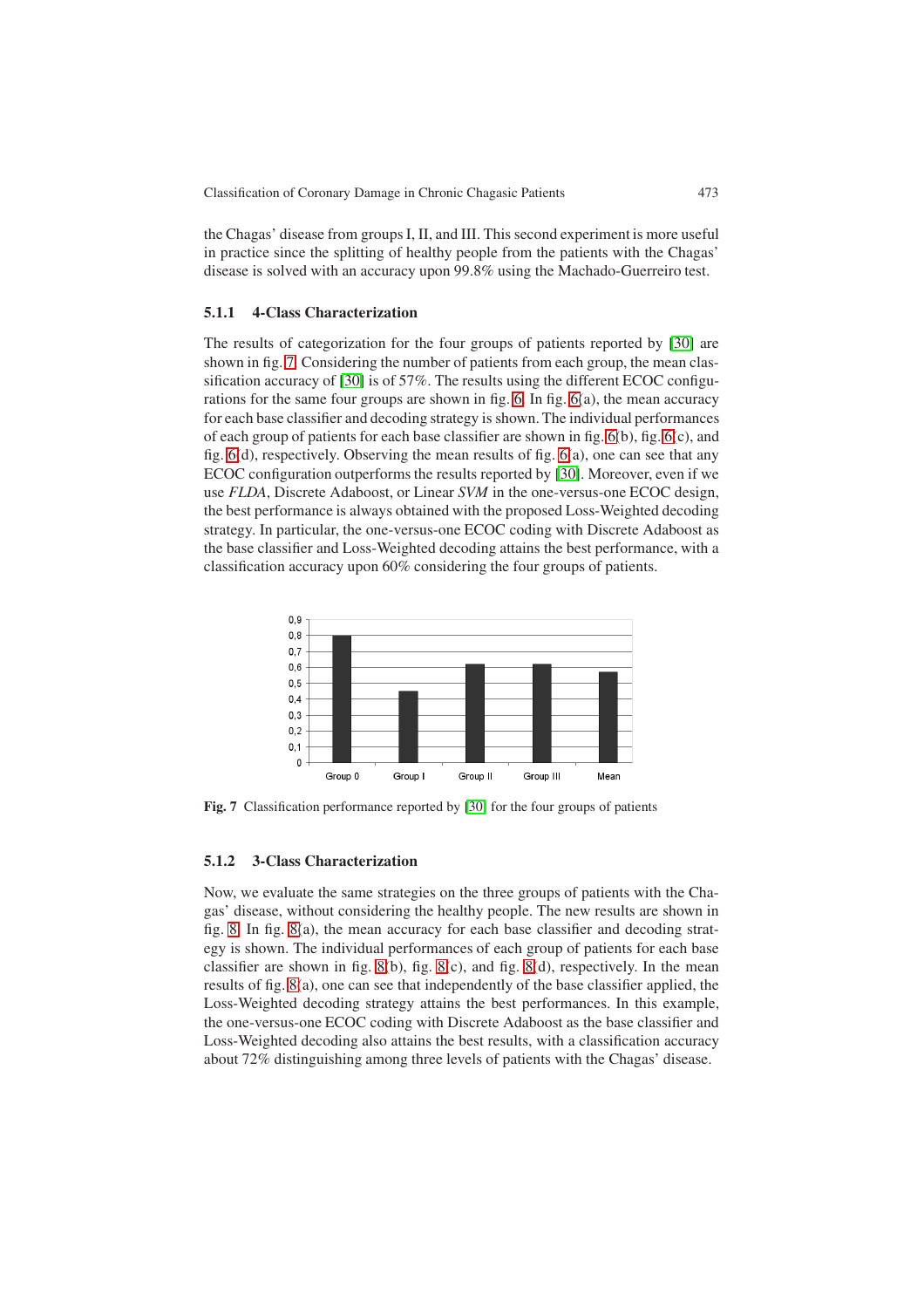

(a) Mean classification performance for each base classifier ■ FLDA □ Discrete Adaboost ■ Linear SVM

**Fig. 8** Leave-one-patient-out classification using one-versus-one ECOC design (HD: Hamming decoding, ED: Euclidean decoding, LW: Loss-Weighted decoding, PD: Probabilistic decoding) for the three groups with Chagas' disease.

<span id="page-13-0"></span>In order to determine if there exists statistically significance differences among the method performances, table 2 shows the mean rank of each ECOC decoding strategy considering the six different experiments: three classifications for four classes and three classifications for the three classes given the three different base classifiers. The rankings are obtained estimating each particular ranking  $r_i^j$  for each problem *i* and each decoding *j*, a[nd](#page-14-4) computing the mean ranking *R* for each decoding as  $R_j = \frac{1}{N} \sum_i r_i^j$ , where *N* is the total number of problems (3 base classifiers  $\times$ 2 databases). One can see that the Loss-Weighted ECOC strategy attains the best position for all experiments. To analyze if the difference between methods ranks are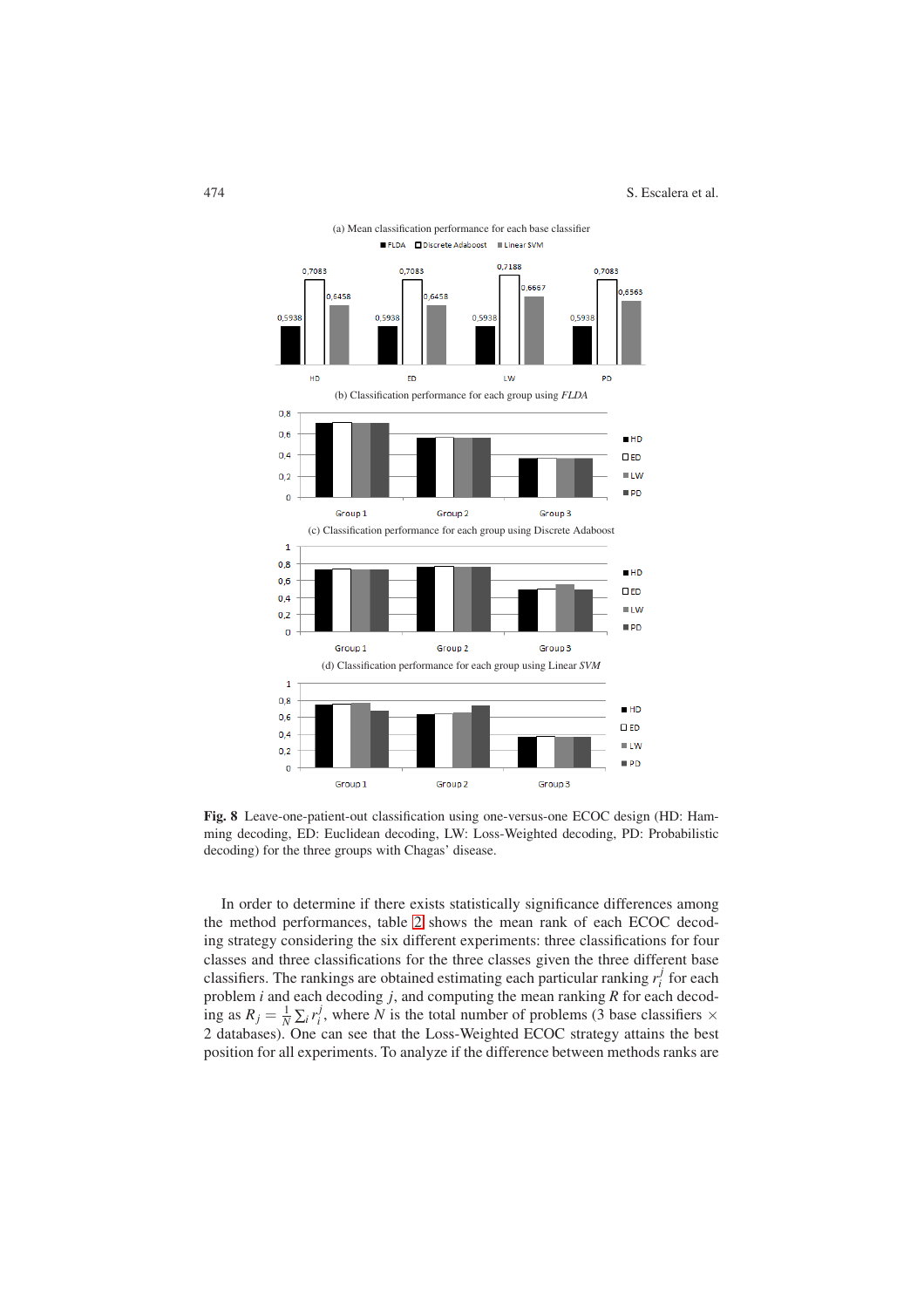**Table 2** Mean rank for each ECOC decoding strategy over all the experiments

| ECOC decoding design HD ED LW PD |                       |  |  |
|----------------------------------|-----------------------|--|--|
| Mean rank                        | $3.50$ 3.50 1.00 3.33 |  |  |

<span id="page-14-4"></span>statistically significant, we apply the Nemenyi test - two techniques are significantly different if the corresponding average ranks differ by at least the critical difference value (CD):

$$
CD = q_{\alpha} \sqrt{\frac{k(k+1)}{6N}}
$$
 (13)

where  $q_{\alpha}$  is based on the Studentized range statistic divided by  $\sqrt{2}$ . In our case, when comparing four methods with a confidence value  $\alpha = 0.10$ ,  $q_{0.10} = 1.44$ . Substituting in eq.13, we obtain a critical difference value of 1.07. Since the difference of any technique rank with the Loss-Weighted rank is higher than the *CD*, we can infer that the Loss-Weighted approach is significantly better than the rest with a confidence of 90% in the present experiments.

### **6 Conclusions**

In this paper, we characterized patients with the Chagas' disease based on the coronary damage produced by the disease. We used the features extracted using the ECG of high resolution from the heart cycle of 107 patients, and presented a decoding strategy of Error-Correcting Output Codes lo learn a multi-class system. The results show that the proposed scheme outperforms previous works characterizing patients with different coronary damage produced by the Chagas' disease (upon 10% performance improvements), at the same time that it achieves better results compared with the state-of-the-art ECOC designs for different base classifiers.

**Acknowledgements.** This work has been partially supported by the projects TIN2006- 15694-C02, CONSOLIDER-INGENIO 2010 (CSD2007-00018), and the Consejo Nacional de Investigaciones Científicas y Técnicas of Argentina.

# **References**

- 1. Morris, S., Tanowitz, H., Wittner, M., Bilezikian, J.: Pathophysiological insights into the Cardiomyopathy of Chagas disease. Circulation 82 (1990)
- 2. da Silva Valente, S.A., de Costa Valente, V., Neto, H.F.: Considerations on the epidemiology and transmission of Chagas disease in the Brazilian Amazon. Mem. Inst. Oswaldo Cruz 94, 395–402 (1999)
- <span id="page-14-3"></span><span id="page-14-0"></span>3. Schofield, C.: Triatominae, Biology and Control. Eurocommunica Publications, West Sussex (1994)
- 4. World Health Organization (WHO). Report of the Scientific Working Group on Chagas Disease (2005),

<span id="page-14-2"></span><span id="page-14-1"></span>http://www.who.int/tdr/diseases/chagas/swg\_chagas.htm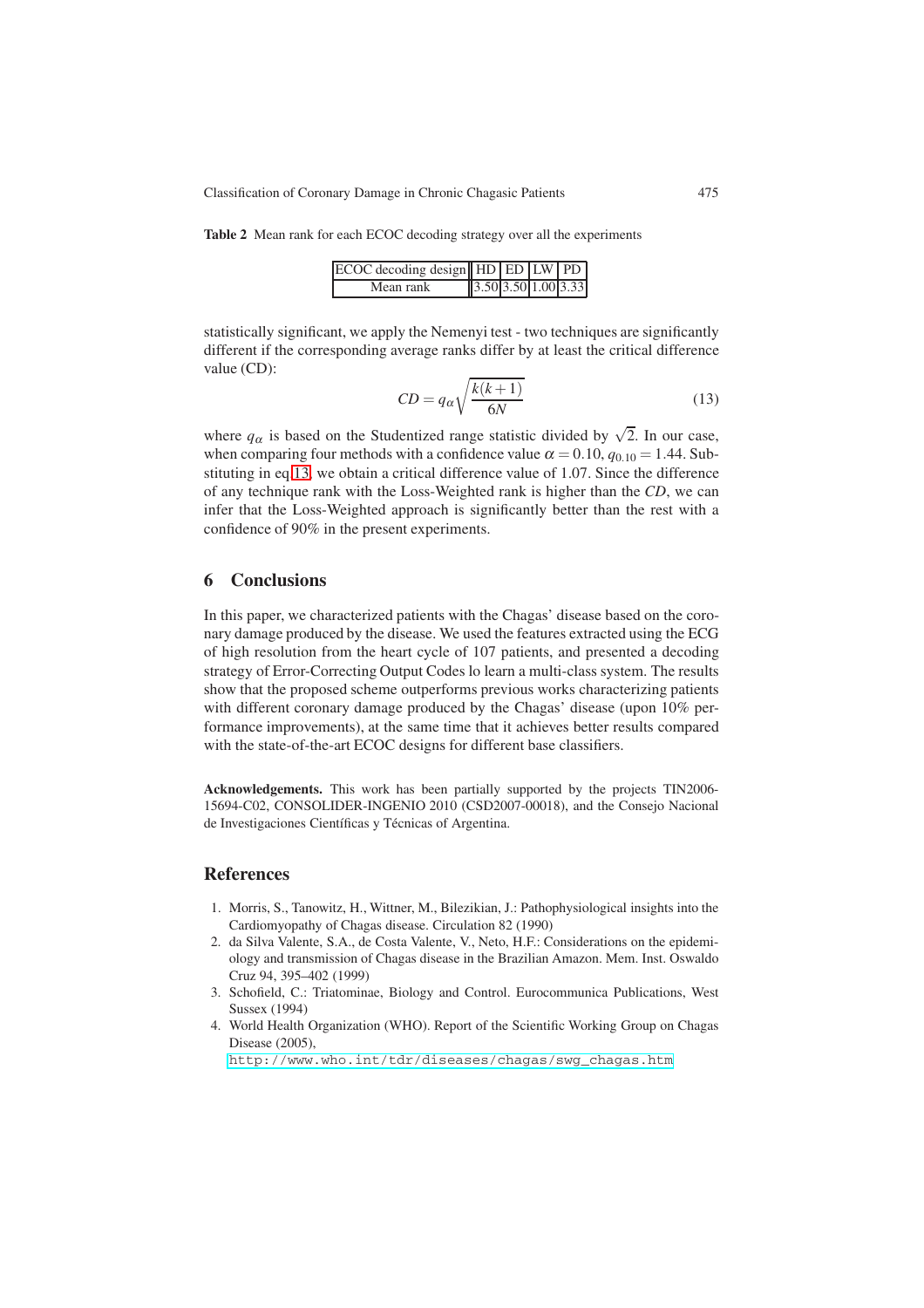- 5. Rassi Jr., A., Rassi, A., Little, W.: Chagas heart disease. Clinical Cardiology 23, 883–892 (2000)
- <span id="page-15-0"></span>6. Madoery, C., Guindo, J., Esparza, E., Viñolas, X., Zareba, W., Martinez-Rubio, A., Mautner, B., Madoery, R., Breithardt, G., Bayes de Luna, A.: Signal-averaged ECG in Chagas disease. Incidence of late potentials and relationship to cardiac involvement. J. Am. Coll. Cardiol. 19, 324A (1992)
- <span id="page-15-2"></span>7. Laciar, E., Jan´e, R., Brooks, D.H.: Improved alignment method for noisy high-resolution ECG and Holter records using multiscale cross-correlation. IEEE Trans. Biomed. Eng. 50, 344–353 (2003)
- <span id="page-15-11"></span>8. Laciar, E., Jan´e, R.: An improved weighted signal averaging method for high-resolution ECG signals. Comput. Cardiol. 28, 69–72 (2001)
- 9. Allwein, E., Schapire, R., Singer, Y.: Reducing multiclass to binary: A unifying approach for margin classifiers. JMLR 1, 113–141 (2002)
- <span id="page-15-12"></span>10. Breithardt, G., Cain, M.E., El-Sherif, N., Flowers, N.C., Hombach, V., Janse, M., Simson, M.B., Steinbeck, G.: Standards for analysis of ventricular late potentials using highresolution or signal-averaged electrocardiography. Circulation 83, 1481–1488 (1991)
- <span id="page-15-15"></span><span id="page-15-4"></span>11. Carrasco, H., Jugo, D., Medina, R., Castillo, C., Miranda, P.: Electrocardiograma de alta resolució y variabilidad de la frecuencia cardiaca en pacientes chagásicos crónicos. Arch. Inst. Cardiol. Mex. 67, 277–285 (1997)
- <span id="page-15-3"></span>12. Dekel, O., Singer, Y.: Multiclass learning by probabilistic embeddings. In: NIPS, vol. 15 (2002)
- 13. Dietterich, T., Bakiri, G.: Solving multiclass learning problems via error-correcting output codes. Journal of Artificial Intelligence Research 2, 263–282 (1995)
- 14. Dopico, L., Nadal, J., Infantosi, A.: Analysis of late potentials in the high-resolution electrocardiogram of patients with chagas disease using weighted coherent average. Revista Brasileira de Engenharia Biomédica 16, 49–59 (2000)
- <span id="page-15-14"></span><span id="page-15-9"></span>15. Escalera, S., Pujol, O., Radeva, P.: Boosted landmarks of contextual descriptors and forest-ecoc: A novel framework to detect and classify objects in clutter scenes. Pattern Recognition Letters 28, 1759–1768 (2007)
- <span id="page-15-8"></span>16. T. N. Faculty of Applied Physics, Delft University of Technology, http://www.prtools.org/
- 17. Friedman, J., Hastie, T., Tibshirani, R.: Additive logistic regression: a statistical view of boosting, Technical Report (1998)
- <span id="page-15-16"></span>18. Ghani, R.: Combining labeled and unlabeled data for text classification with a large number of categories. Data Mining, 597–598 (2001)
- <span id="page-15-17"></span>19. [Ishii,](http://www.prtools.org/) [N.,](http://www.prtools.org/) [Tsuchiya,](http://www.prtools.org/) [E.,](http://www.prtools.org/) [Bao,](http://www.prtools.org/) [Y.,](http://www.prtools.org/) [Yam](http://www.prtools.org/)aguchi, N.: Combining classification improvements by ensemble processing. In: ACIS, pp. 240–246 (2005)
- <span id="page-15-7"></span>20. Kittler, J., Ghaderi, R., Windeatt, T., Matas, J.: Face verification using error correcting output codes. In: CVPR, vol. 1, pp. 755–760 (2001)
- 21. Kong, E.B., Dietterich, T.G.: Error-correcting output coding corrects bias and variance. In: ICML, pp. 313–321 (1995)
- <span id="page-15-6"></span>22. Laciar, E., Jane, R., Brooks, D.H.: Evaluation of myocardial damage in chagasic patients from the signal-averaged and beat-to-beat analysis of the high resolution electrocardiogram. Computers in Cardiology 33, 25–28 (2006)
- <span id="page-15-10"></span><span id="page-15-5"></span>23. Laciar, E., Jane, R., Brooks, D.H., Torres, A.: An´alisis de senal promediada y latido a latido del ecg de alta resolución en pacientes con mal de chagas. In: XXIV Congreso Anual de la Sociedad Espanola de Ingenieria Biomédica, pp. 169-172 (2006)
- <span id="page-15-13"></span><span id="page-15-1"></span>24. Maguire, J.H., Hoff, R., Sherlock, I., Guimaraes, A.C., Sleigh, A.C., Ramos, N.B., Mott, K.E., Seller, T.H.: Cardiac morbidity and mortality due to chagas disease. Prospective electrocardiographic study of a brazilian community circulation 75, 1140–1145 (1987)